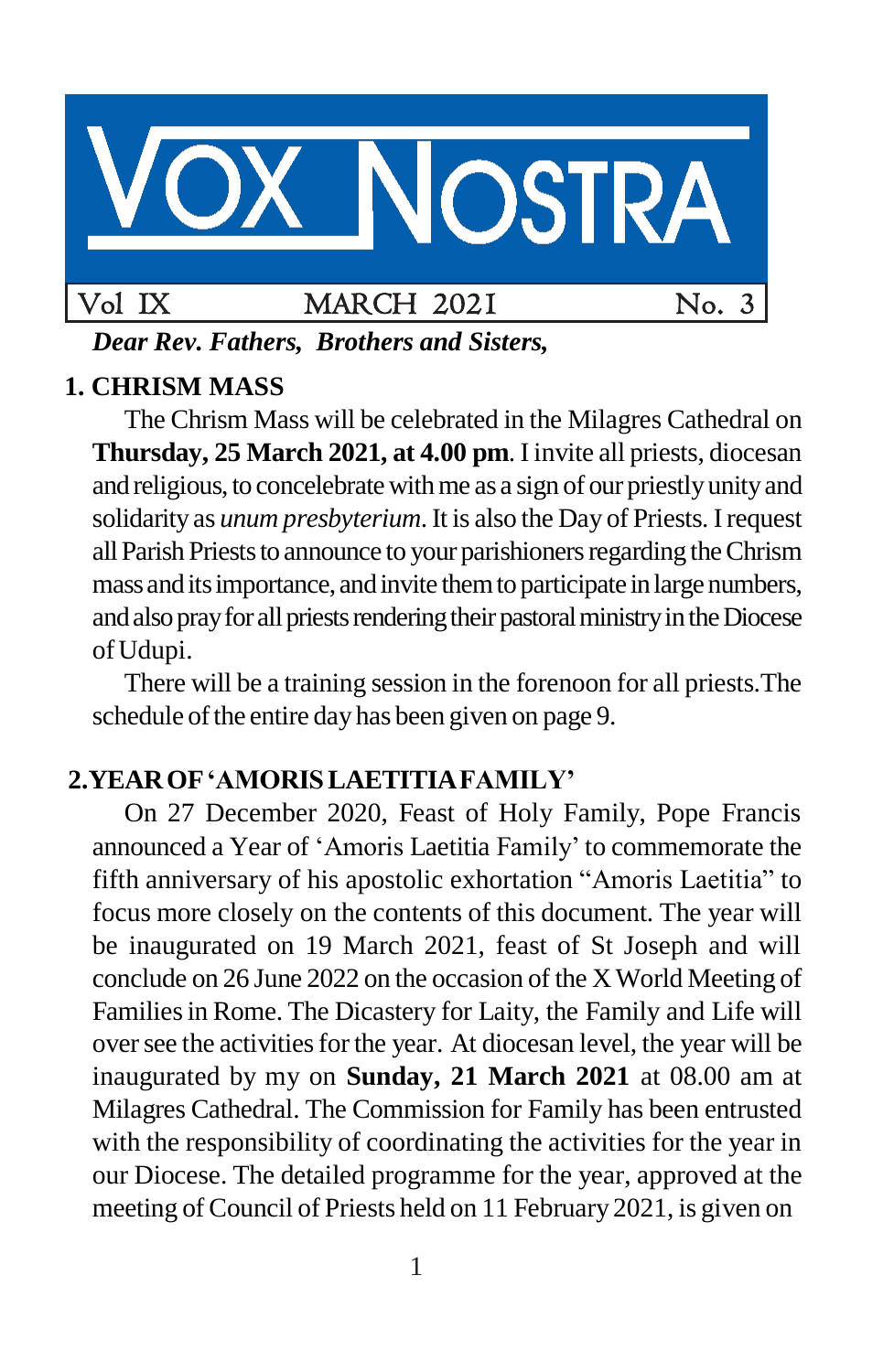page 4. I request all parish priests to carry out the plan with earnestness in your parishes in cooperation with the Commission for Family.

### **3.INTERNATIONALWOMEN'S DAY**

The International Women's Day (IWD) will be celebrated on Sunday, 08 March 2021. The theme for 2021 is #ChooseToChallenge, which highlights the importance of challenging biases and misconceptions in the interest of creating a more inclusive and gender-equal world. A challenged world is an alert world. Individually, we're all responsible for our own thoughts and actions- all day, everyday.We can all choose to challenge and call out gender bias and inequality.We can all choose to seek out and celebrate women's achievements. Collectively, we can all help create an inclusive world. From challenge comes change, so let's all **choose to challenge**.

While I appreciate the contribution of women in pastoral work in the parishes of our Diocese, I offer my warm greetings to all women of our Diocese and wish them divine blessings on the occasion. May this day be an occasion for us to recognize the contribution of women in the Church and to offer them due opportunities to grow and express themselves freely in the mission of the Church.

### **4.PASCALTRIDUUMAND HAPPYEASTER**

After 40 days of Lenten prayer, fasting, penance and almsgiving, the Holy Mother the Church invites us to rejoice at the solemnity of the Resurrection of our Lord Jesus Christ. In Holy Week the Church celebrates the mysteries of salvation accomplished by Christ in the last days of his earthly life, from his messianic entry into Jerusalem until his blessed Passion and glorious resurrection. The feast of Easter is the culmination of the season of Lent and particularly the Holy Week. I urge all parish priests to plan and prepare well for the Holy Week with due attention to the liturgical guidelines given forthisweek asfound in pages 96-113 of the *ORDO* 2020-21 so that the faithful may be able to conclude their Lenten exercises with the experience of the peace and joy of the Risen Lord on Easter Sunday.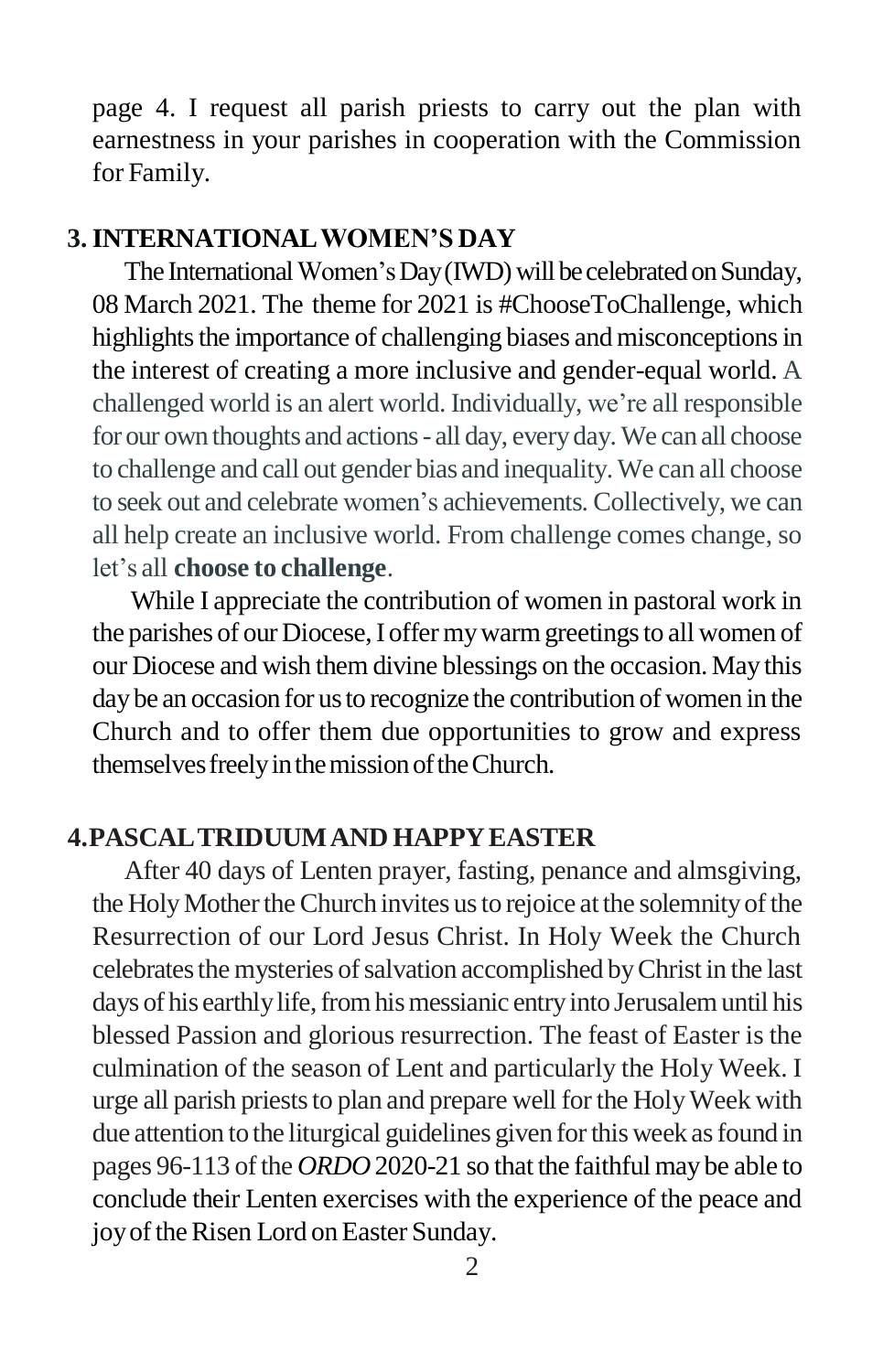I wish you all a happy Easter, dear Rev. Fathers and Sisters. May the Risen Lord fill us all with new hope in our personal life as well as in ourministryinparishesandinstitutions.

Yours sincerely in Christ

 $+$  $k$ obo

**Gerald I. Lobo**

#### **OBITUARY**

\_\_\_\_\_\_\_\_\_\_\_\_

Sr Nancy Mary Crasta, PDDM (51 yrs), Sr/o Rev. Fr Vincent Crasta, Secretary, CESU and Director, Commission for Proclamation and Evangelization, passed away on 26 February 2020. May God grant her eternal rest.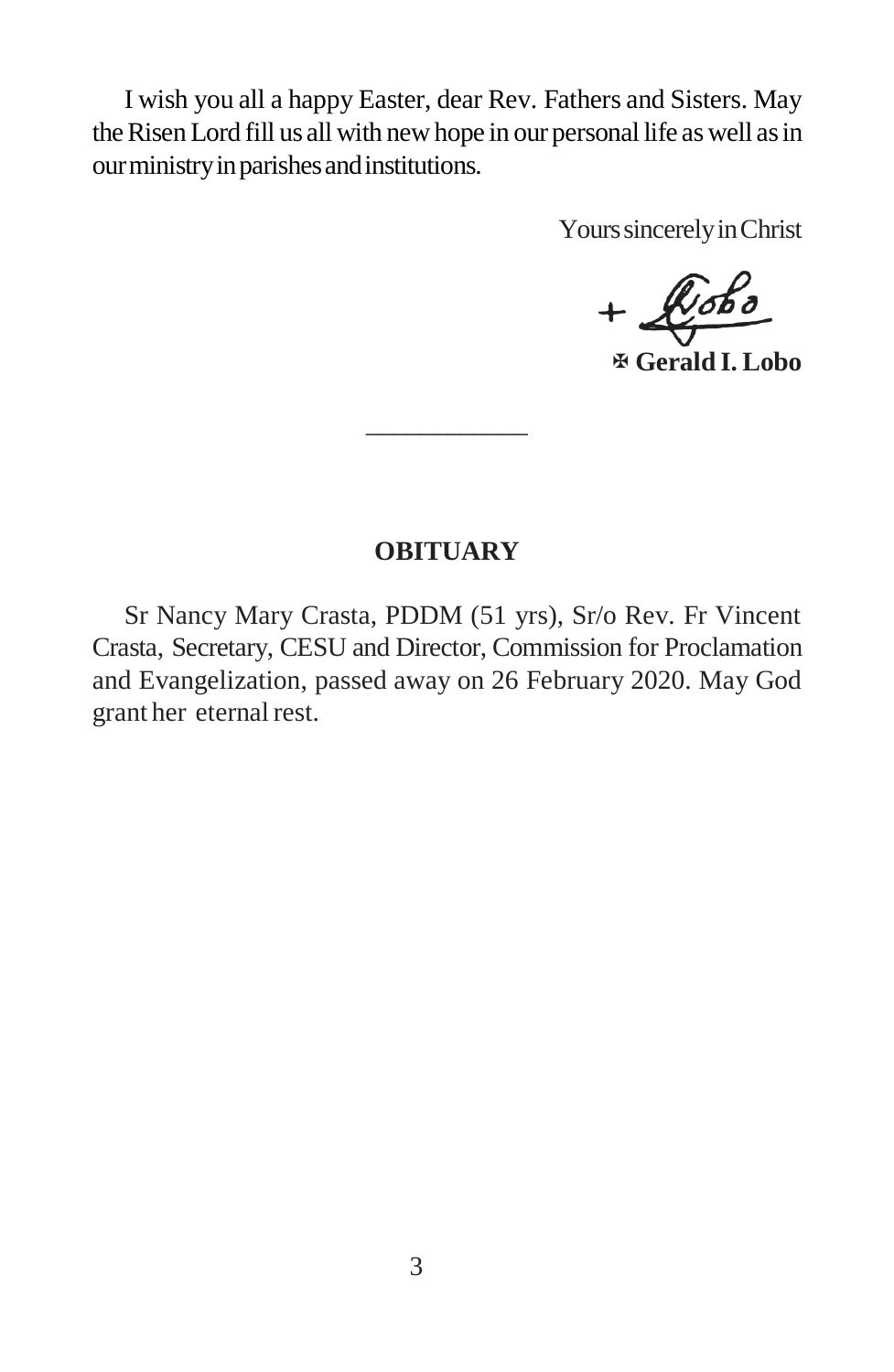# **AMORISLAETITITAFAMILYYEAR 19/03/2021 – 26/06/2022**

| <b>Month</b> | <b>Activity</b>                                                      | <b>Amoris Laetitia Ref</b>    |
|--------------|----------------------------------------------------------------------|-------------------------------|
| 21/3/2021    | Inauguration of Amoris Laetitia Family Year at<br>Milagres Cathedral |                               |
| April        | Married Couples' Day<br>(1 to 5 years)                               | 72-75, 217                    |
| May          | Mothers' Day                                                         | 69, 172-175                   |
| June         | Married Couples' Day<br>(6 to 15 years)                              | 217, 222-226                  |
| July         | Elders' Day (Senior Citizens)                                        | 191-193                       |
| Aug          | Youth Day $(16-28 \text{ years})$                                    | 158, 293                      |
| Sept         | Girl Child Day                                                       | 80-84                         |
| Oct          | Widows' & Widowers' Day                                              | 231-240                       |
| <b>Nov</b>   | Children's Day $(1 – 15 \text{ years})$                              | 260, 263-273                  |
| Dec          | <b>Family Day</b>                                                    | 188, 194-198,<br>315-322      |
| Jan 2022     | Married Couples Day<br>$(16 \text{ to } 25 \text{ years})$           | 217, 219, 315-322             |
| Feb          | Single Parents' Day                                                  | 241, 172-175                  |
| March        | Fathers' Day                                                         | 55, 172-179                   |
| April        | <b>Wounded Families' Day</b>                                         | 231, 239-241,<br>247, 253-258 |
| May          | Married Couples' Day<br>(25 years & above)                           | 315-322                       |
| June         | Closing of the Year                                                  |                               |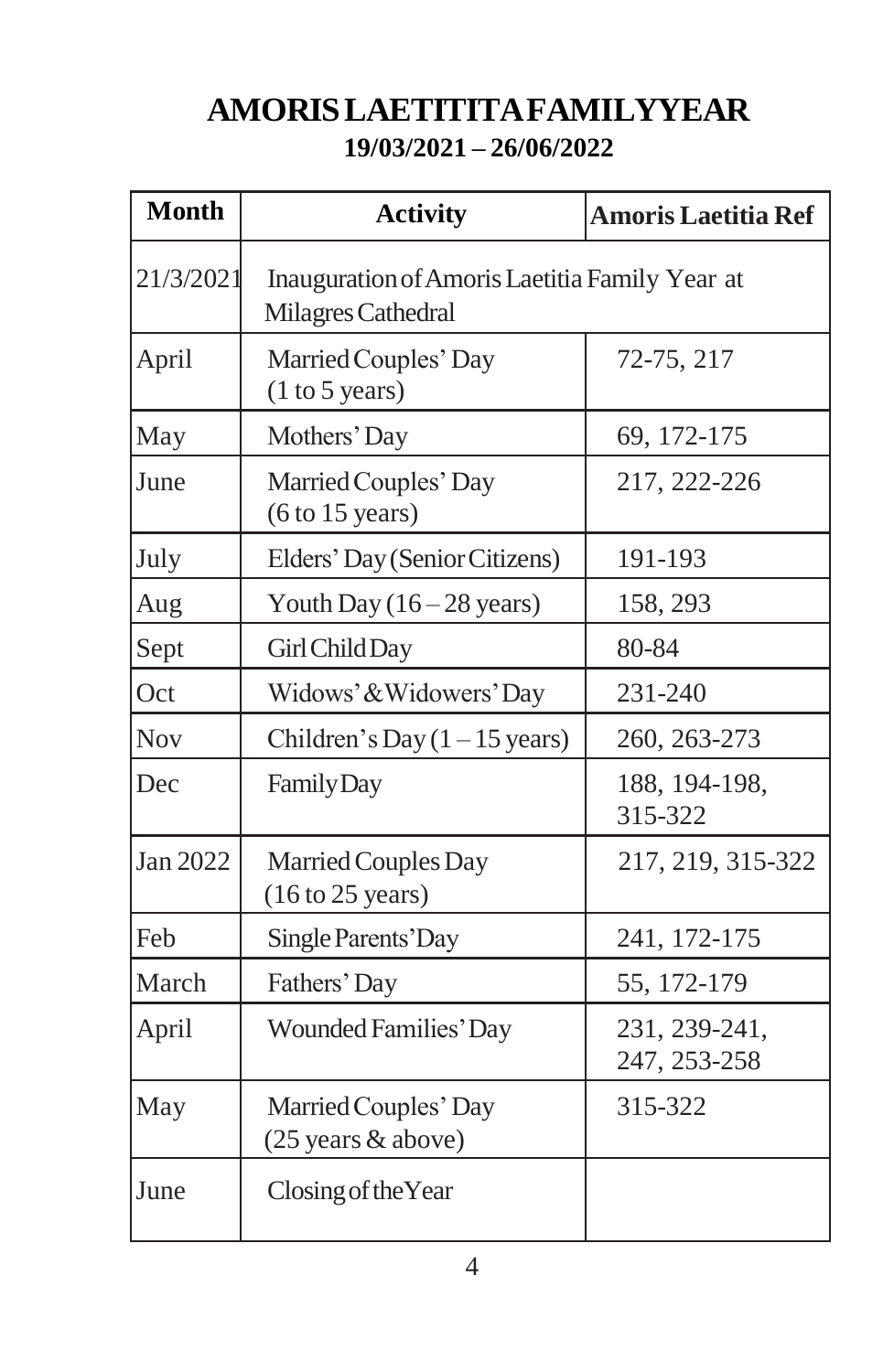### **COMMUNICATION FROM PASTORALCOMMISSIONS**

#### **1. DIVYAJYOTHI- DBCLC**

Ihave receivedenquiriesfromSundayCatechismCoordinators and also from Parish Priests about Sunday Catechism 2020-21, such as, last Sunday of Catechism, Catechism Exam, Catechism Day and so on. Since there was lockdown due to Covid-19, we had effectively organized online Sunday Catechism with the help of priests and Catechism teachers for all children of our Diocese. As per our directives then, the Catechism teachers in most of the parishes had systematically organized these online Catechism classes by forming Whatsapp groups of their students and forwarding the videos, various activities like distributing text books, memorizing CatechismAnthem, drawing, writing essays on some topics, writing and submitting answers to questions from lessons from textbooks, etc. We appreciate the support of parish priests, commitment and hard work of our Catechism teachers and thank them for their services during lockdown. We had also conducted diocesanlevelOnlineCatechismQuiz inDecember 2020.

As the situation was improving, our Bishop had asked to gradually start Sunday Catechism (Vox Nostra, Oct 2020) and to definitively start it from February 2020 for all children (Vox Nostra, Feb 2021). Hence, wherever the Online Catechism was not held systematically and effectively in parishes, the Catechism teachers can conduct classes and organize exam/catechism day and concludeCatechism for 2020- 21 by **18 April 2021.** We are planning to begin Catechism for 2021- 22 on the first Sunday of June 2021. Thank you.

### **Rev. Fr Stephen D'Souza Director**

### **2. LAITY COMMISSION**

A training for the Secretaries of Parish Pastoral Council will be held on **Sunday, 14 March 2021 from 9.30 am to 12.30 pm** at Conference Hall, Bishop's House, Udupi. I request the parish priests to send the PPC Secretaries to this training witout fail.

> **Rev. Fr Ferdinand Gonsalves Director**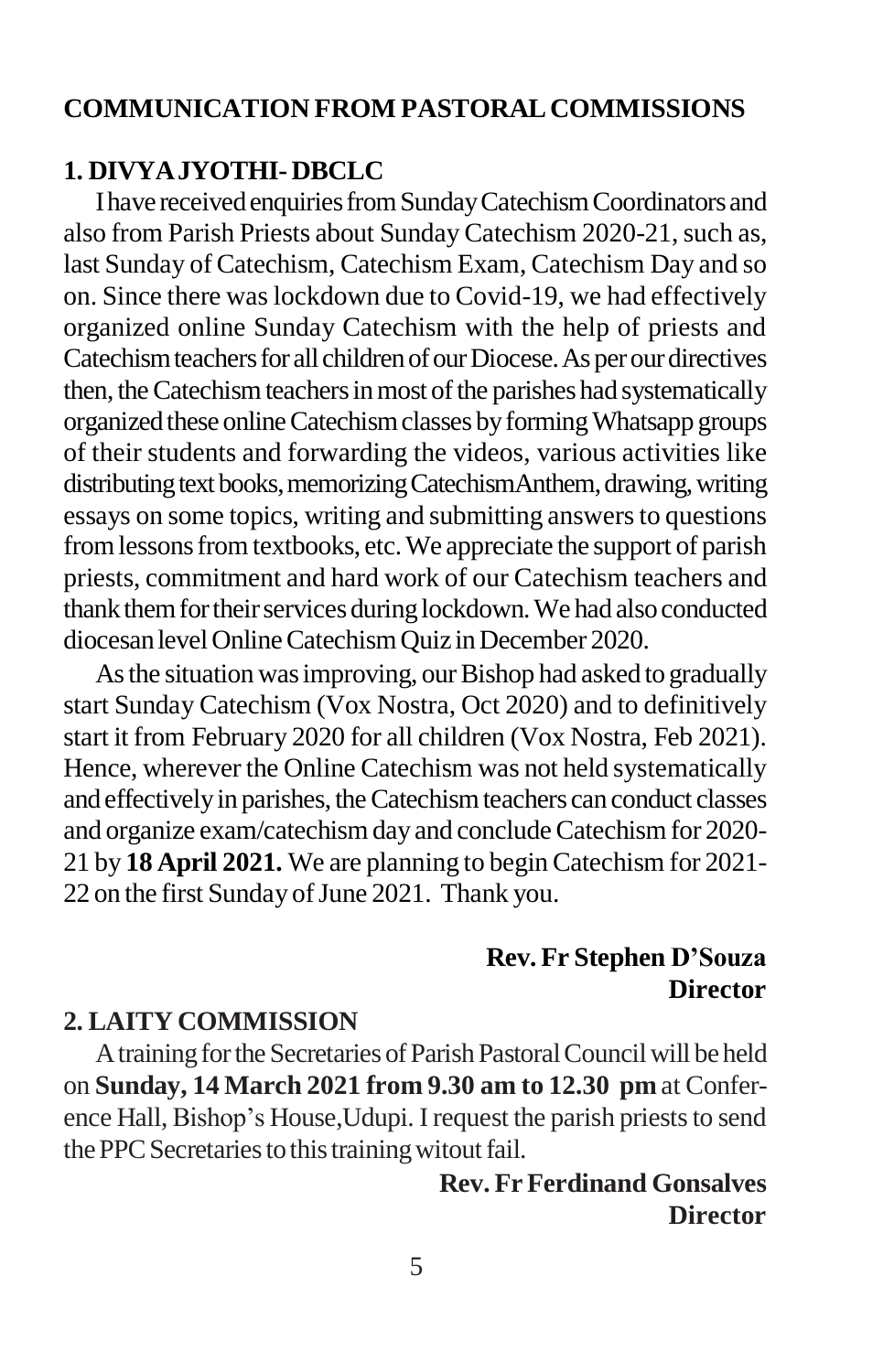# **3. FAMILYCOMMISSION**

| 01 March | Parish Family Cell (PFC) Training, Sastan - 3.30 to 4.30 |  |
|----------|----------------------------------------------------------|--|
|          | pm & Barkur- 5 to 6 pm                                   |  |
| 02 March | Talk on Family & Youth-AICUF, Milagres College,          |  |
|          | Kallianpur - 3.30 pm                                     |  |
| 03 March | Parish Family Cell (PFC) Training, Kolalgiri - 5.30 to   |  |
|          | $6.30 \,\mathrm{pm}$                                     |  |
| 04 March | Karnataka Regional Family Commission Meeting             |  |
| 05 March | Parish Family Cell (PFC) Training, Pamboor - 3 to 4      |  |
|          | pm                                                       |  |
|          | Parish Family Cell (PFC) Training, Udupi, Kalmady,       |  |
|          | Yermal & Manipal - 5 to 6 pm                             |  |
| 06 Mach  | Parish Family Cell (PFC) Training, Moodubelle &          |  |
|          | Kuntalnagar-5 to 6 pm                                    |  |
| 07 March | Proximate Preparation for Family Life, Thottam-9 am      |  |
|          | to 12 noon                                               |  |
| 08 March | Parish Family Cell (PFC) Training, Pangala - 4 to 5 pm   |  |
| 09 March | Parish Family Cell (PFC) Training, Koteshwar, Piusnagar  |  |
|          | & Kota - 3.30 to 4.30 pm                                 |  |
|          | Parish Family Cell (PFC) Training, Kundapur - 5 to 6     |  |
|          | pm                                                       |  |
| 12 March | Parish Family Cell (PFC) Training, Kanajar - 3.30 to     |  |
|          | $4.30 \,\mathrm{pm}$                                     |  |
| 13 March | Parish Family Cell (PFC) Training, Perampalli -5.15-     |  |
|          | $6.15 \,\mathrm{pm}$                                     |  |
| 14 March | Fathers' Day, Katpadi - 9 am -1 pm                       |  |
|          | Proximate Preparation for Family Life, Miyar - 9 am to   |  |
|          | 12 Noon                                                  |  |
|          | Remote Preparation for Family Life, Miyar-2 to 5 pm      |  |
| 15 March | Parish Family Cell (PFC) Training, Belman, Mukamar,      |  |
|          | Palimar, Kelmbet & Mundkur-4 to 5 pm                     |  |
| 21 March | Inauguration of 'Amoris Laetitia Family Year'-Milagres   |  |
|          | Cathedral - 8 am                                         |  |
|          | 27-28 March Marriage Preparation Course                  |  |

# **MrLeslieArouza Director**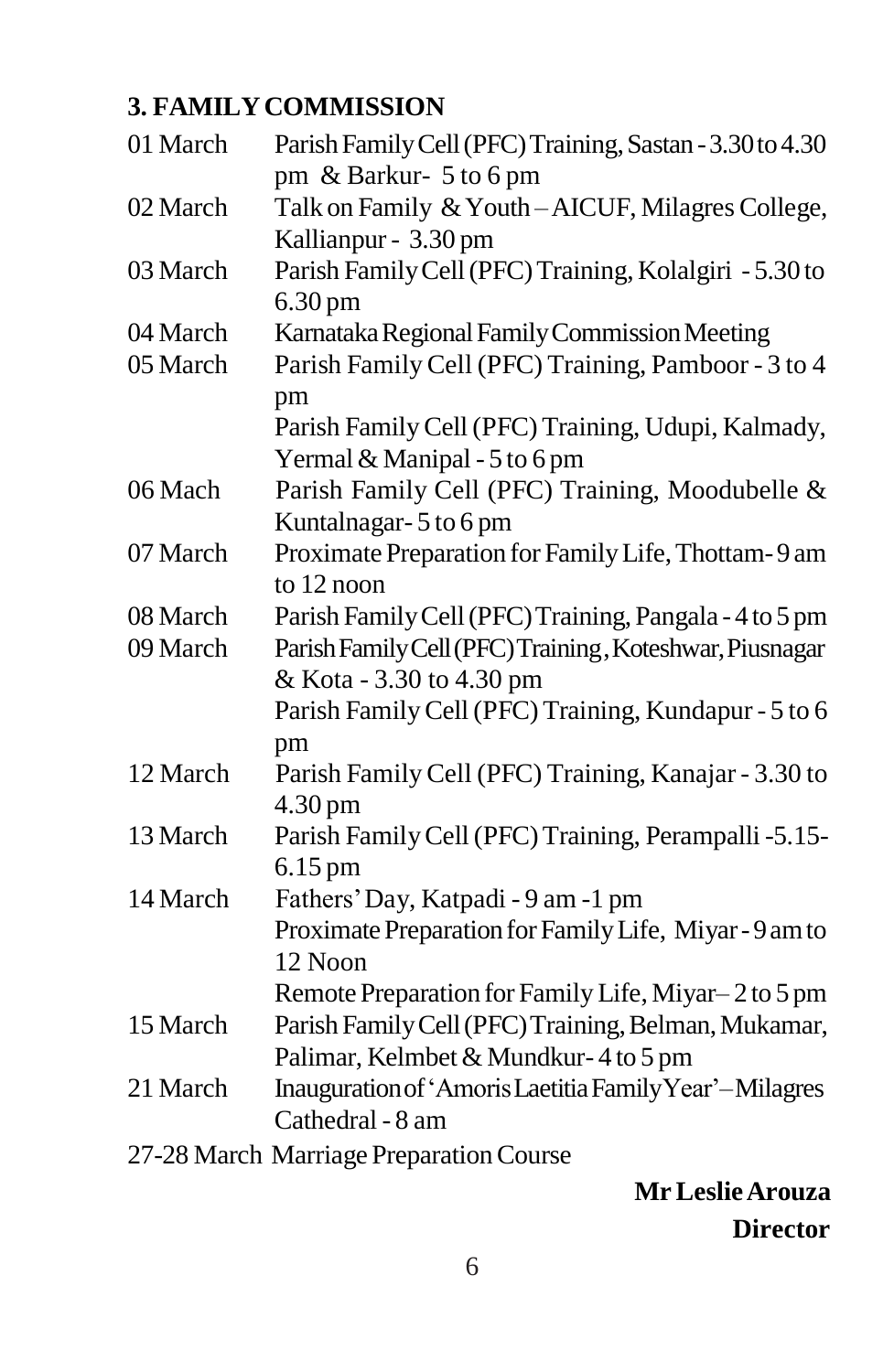# ಆಮೊರಿಸ್ ಲೆತಿಸ್ಸಿಯಾ ಕುಟ್ಮಾಚೆಂ ವರಸ್

 $2021$  ಮಾರ್ಚ್ 19 - 2022 ಜೂನ್ 26

### <u>ಪ್ರಸ್</u>ಥಾವನ್

ಮಾರ್ಚ್ 19, 2021 ವೆರ್ ಸಾಂ ಜುಜೆಚ್ಯಾ ಪರ್ಬೆ ದಿಸಾ ಪಾಪಾ ಫ್ರಾನ್ಸಿಸ್ 'ಆಮೊರಿಸ್ ಲೆತಿಸ್ಸಿಯಾ ಕುಟಮ್' ವರಸ್ ಪರ್ಗಟ್ತಲೊ. 2016 ವೆರ್ ಕುಟ್ಮಾಂತ್ ಆಸ್ಟ್ಯಾ ಸಂತೊಸ್ ಆನಿ ಸೊಭಾಯೆ ವಿಶಿಂ ಪಾಪಾ ಫ್ರಾನ್ಸಿಸಾನ್ 'ಆಮೊರಿಸ್ ಲೆತಿಸ್ಸಿಯಾ' (ಮೊಗಾಚೊ ಸಂತೊಸ್) ಮ್ದಳಿ ಅಪೊಸ್ಗಲಿಕ್ <u>ಶಿಕೊವ್ಣ್</u> ಪಾಟೊವ್ನ್, ಆತಾಂ ಪಾಂಚ್ ವರ್ಸಾಂ ಸಂಪ್ತಾತ್. ಹಾಚ್ಗಾ ಉಡಾಸಾಕ್ ಹೆಂ ವರಸ್ ಪಾಪಾ ಕುಟ್ಮಾಚೆಂ ವರಸ್ ಜಾವ್ನ್ ಪರ್ಗಟ್ತಾ. ಹೆಂ ಕುಟ್ಮಾಚೆಂ ವರಸ್ ಮಾರ್ಚ್ 19, 2021 ವೆರ್ ಅರಂಭ್ ಜಾವ್ನ್ ಜೂನ್ 26, .<br>2022 ವೆರ್ ಆಖೇರ್ ಜಾತಾ. 'ಆಮೊರಿಸ್ ಲೆತಿಸ್ಸಿಯಾ ಕುಟಮ್ ವರಸ್' ಹಾಪಾ ಫ್ರಾನ್ಸಿಸಾಚ್ಯಾ ಮುಖೇಲ್ಪಣಾರ್ ಪ್ರಾರಂಭ್ ಜಾತಲೆಂ.

# **¢±ÁÖªÉÇ (Vision)**

ದಿಯೆಸೆಜಿಂನಿ, ಫಿರ್ಗಜೆಂನಿ, ವಿದ್ಯಾ ಸಂಸ್ಥ್ಯಾಂನಿ, ಪವಿತ್ರ್ ಸಭೆಚ್ಯಾ ಸಮುದಾಯಾಂನಿ, ಕುಟ್ಮಾ ಸಂಘಟನಾಂನಿ, ವಿವಿಧ್ ಅತ್ಮಿಕ್, ಗೊವ್ಳಿಕ್, ಆನಿ ಸಾಂಸ್ಕೃತಿಕ್ ಕಾರ್ಯಕ್ರಮಾಂ ಆಸಾ ಕರುನ್ ಸರ್ವ್ ಕುಟ್ಮಾಂಕ್ ಕುಟ್ಮಾ  $\alpha$ ಬಿಪಿತಾಂತ್ ಮೊಗಾಚಿ ಗ್ರೇಸ್ತ್ ಕಾಯ್ ಕಳಿತ್ ಕನ್ನಿ.

#### ವಿವರ್

ಆಮ್ಕಾಂ ಧೊಸುನ್ ಆಸ್ಚ್ಯಾ ವೊಶ್ಯಾ ಪಿಡೆಚ್ಯಾ ಅನ್ಬೊಗಾನ್, ಕುಟಮ್ ಏಕ್ ಘರಾವಿ ಪವಿತ್ರ್ ಸಭಾ ಜಾವ್ನ್ ಕೇಂದ್ರಿತ್ ಪಾತ್ರ್ ಘತಾ ಆನಿ ಕುಟ್ಮಾಂತ್ ಆಸ್ಟೊ ಸಮುದಾಯಿಕ್ ಬಾಂದ್, ಪವಿತ್ರ್ ಸಭೆಕ್ ನೀಜ್ ಜಾವ್ನ್ "ಕುಟ್ಮಾಂಚೆಂ ಕುಟಮ್" ಕರ್ರಾ (ಆ. ಲೆ. 87). ದೆಕುನ್ ಕುಟ್ಮಾಂತ್ ಹೊ ಮೋಗ್ ಸದಾಂಚ್ ಆಸಾ ಕರುಂಕ್ ಹೆಂ ವರಸ್ ಆಚರಣ್ ಕಠ್ಚಿ ಗರ್ಜ್ ಆಸಾ. ಹ್ಯಾ ಅಚರಣಾ ದ್ವಾರಿಂ ಕುಟಮ್ ಹರ್ ಗೊವ್ಳಿಕ್ ಆನಿ ಇಗರ್ಜ್ ಮಾತೆಚೆಂ ಸಮರ್ಪಣ್ ಆನಿ ಜತ್ನೆಚೆಂ ಕೇಂದ್ರ್ ಜಾಯ್ಕೆಂ ಕರ್ರಾ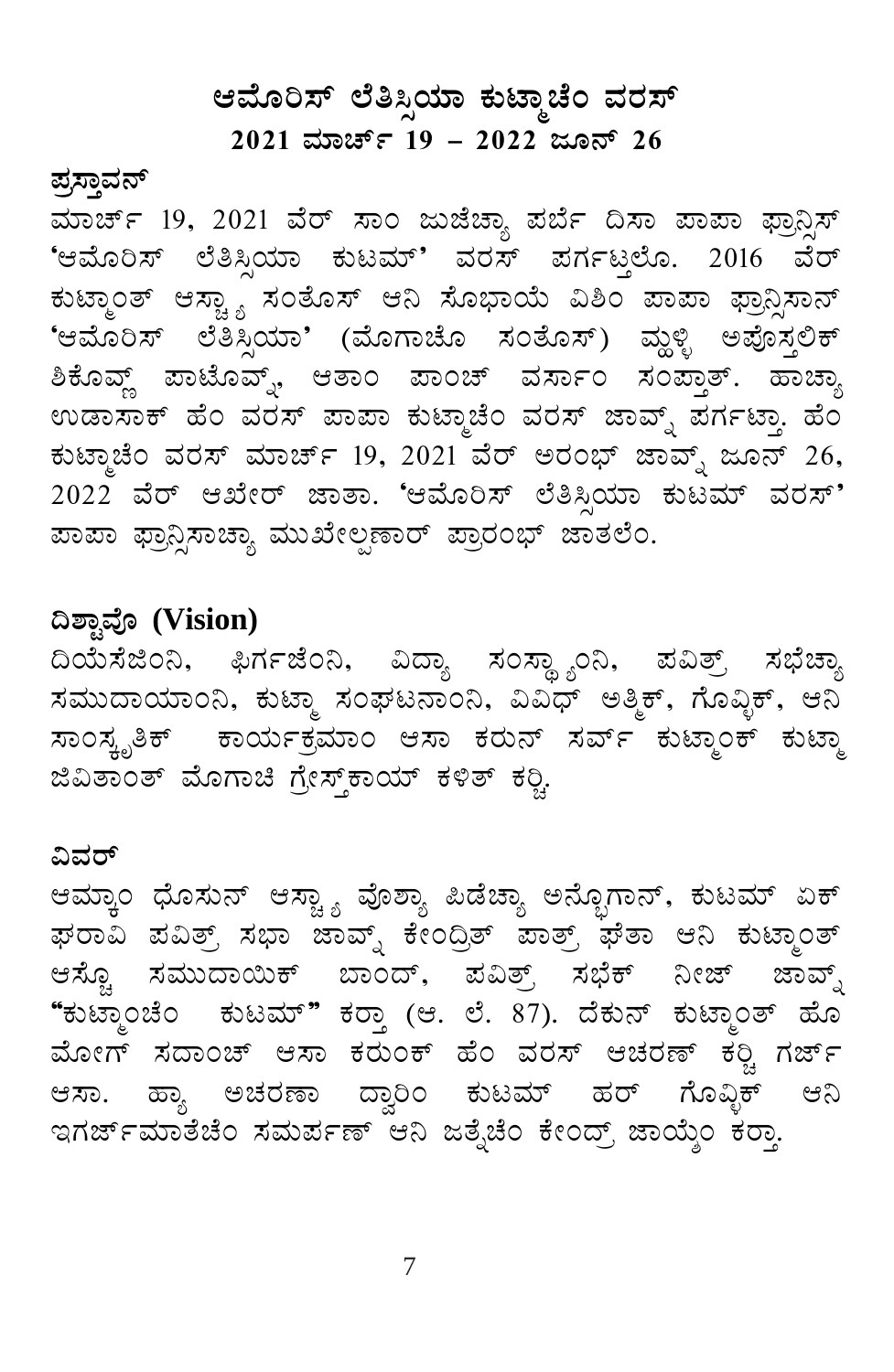ಧ್ಯೇಯ್ (Goal)

- 1. "ಆಮೊರಿಸ್ ಲೆತಿಸ್ಸಿಯಾ" ಅಪೊಸ್ತಲಿಕ್ ಶಿಕೊವ್ಣೆಂತ್ಲೊ ವಿವರ್ ಚಡ್ ವಿಸ್ತಾರ್ ರಿತಿನ್ ವಾಂಟುನ್ ಘೆಂವ್ಚೊ. ಅಶೆಂ ಲೋಕ್ ಕುಟ್ಮಾಚಿ ಸುವಾರ್ತಾ 'ಕಾಳ್ಜಾಂ ಆನಿ ಕುಟ್ಮಾಂ' ಭರ್ರಾ ತೊ ಸಂತೊಸ್ ಮ್ಹಣ್ ಭೊಗುಂ (ಆ. ಲೆ. 200). ದಿಸ್ಪೊಡ್ತ್ಯಾ ಕುಟ್ಮಾ ಜಿವಿತಾಂತ್ ಘೆತ್ಲಾಂ ತೆಂ ದೆಣೆಂ ಆನಿ ಪವಿತ್ರ್ ಸಭೆಕ್ ತಶೆಂಚ್ ಸಮಾಜೆಕ್ ಅಪುಣ್ ಏಕ್ ದೆಣೆಂ ಮ್ಹಣ್ ಲೆಕ್ಚ್ಯಾಂತ್ ಆಸಾ ತೊ ಸಂತೊಸ್ ಸೊಧುನ್ ಕಾಡ್ತಾ ಅನಿ ತೊ ಸಂತೊಸ್ ಭೊಗ್ತಾ ತ್ಯಾ ಕುಟ್ಮಾನ್, "ಸಂಸಾರಾಚ್ಯಾ ಕಾಳೊಕಾಂತ್ ಏಕ್ ಉಜ್ವಾಡ್" ಜಾಂವ್ವೆಂ. (ಆ. ಲೆ. 66).
	- 2. ಲಗ್ನಾ ಸಂಸ್ಕಾರ್ ಏಕ್ ದೆಣೆಂ ಆನಿ ಹ್ಯಾ ಸಂಸ್ಕಾರಾಂತ್ ಮನ್ಶಾ ಮೋಗ್ ಪರಿವರ್ತನ್ ಕರ್ರಿ ಸಕತ್ ಆಸಾ. ಲಗ್ನಾ ಸಂಸ್ಕಾರಾಚೊ ಹೊ ಮೊಲಾಧಿಕ್ ಗೂಣ್ ಪರ್ಗಟ್ ಕರ್ರ್ಚೋ (ಆ. ಲೆ. 203).
	- 3. ಕುಟ್ಮಾಂ, ಸುವಾರ್ತಾ ಪ್ರಸಾರಾಚಿಂ ಕಾರ್ಯಾಳ್ ವಾಂಟೆ ಜಾಯ್ಶೆಂ ತಾಂಕಾಂ ಕುಮಕ್ ಕರ್ರ್ಚೆ ಶಿಸಾಂಚೆಂ ಕುಟಮ್ ಏಕ್ ಮಿಶನರಿ ಕುಟಮ್ ಜಾವ್ನ್ ಬದಲ್ತಾ ವ್ಹುಣ್ತಚ್ "ಕುಟ್ಮಾ ಭಿತರ್ ಸುವಾರ್ತಾ ಪ್ರಸಾರ್ ಆನಿ ಭಾವಾಡ್ತಾಚ್ಯಾ ಶಿಕ್ಪಾಕ್ ಏಕ್ ಪ್ರಯತ್ನ್ ಗರ್ಜ್ ಆಸಾ  $($ . c $\dot{S}$ . 200).
	- 4. ಯುವಜಣಾಂಕ್ ಸ್ವ–ಸಮರ್ಪಣಾ ವಿಶಿಂ ಆನಿ ಮೊಗಾಚ್ಯಾ ಸತಾ ವಿಶಿಂ ತರ್ಬೆತ್ ಕರ್ರ್ನೆಂ.
- 5. ಕುಟ್ಮಾ ಆಪೊಸ್ತಲಾದಿಚೊ ದಿಷ್ಟಾವೊ ಆನಿ ಕಾರ್ಯಾವಳ್ ವಿಸ್ತಾರುಂಚಿ. ಹಾಂತುಂ ಕುಟ್ಮಾಚ್ಯಾ ಸರ್ವ್ ಸಾಂದ್ಯಾಂಕ್ ಮ್ಹಣ್ಣೆ ಕಾಜಾರಿ ಜೊಡಿಂ, ಭುರ್ಗಿಂ, ಯುವಜಣಾಂ, ಮಾಲ್ಫಡಿಂ ಆನಿ ಕಠಿಣ್ ನಾಜೂಕ್ ಪರಿಗತಿಂತ್ ಆಸಾತ್ (ಘಾಯೆಲ್ಲಿಂ ಕುಟ್ಮಾಂ) ತಾಂಕಾಂ, ಹ್ಯಾ ಆಪೊಸ್ತಲಾದಿಚೊ ವಾಂಟೊ ಜಾವ್ನ್ ಘೆಂವ್ಕೆಂ.

"ಕುಟ್ಮಾಂ ಸಂಗಿಂ ಪಯ್ಣ್" : ಆಮೊರಿಸ್ ಲೆತಿಸ್ಸಿಯಾ ಪಾಳುನ್ ಕುಟ್ಮಾಂ ಸಂಗಿಂ ಚಮ್ಕುಂಚ್ಯಾಕ್ 12 ವಾಟೊ

ಆಮೊರಿಸ್ ಲೆತಿಸ್ಸಿಯಾ ಅಪೊಸ್ತಲಿಕ್ ಶಿಕೊವ್ಣೆಚ್ಯಾ ಉಜ್ವಾಡಾನ್ ಕುಟ್ಮಾಂಚಿ ಗೊವಿಕ್ ಜತನ್ ಫೆಂಪ್ಚೆ ಉದೆಶಿಂ, ಸಮರ್ಪಣಾ ಖಾತಿರ್ 12 ಸುಚನಾಂ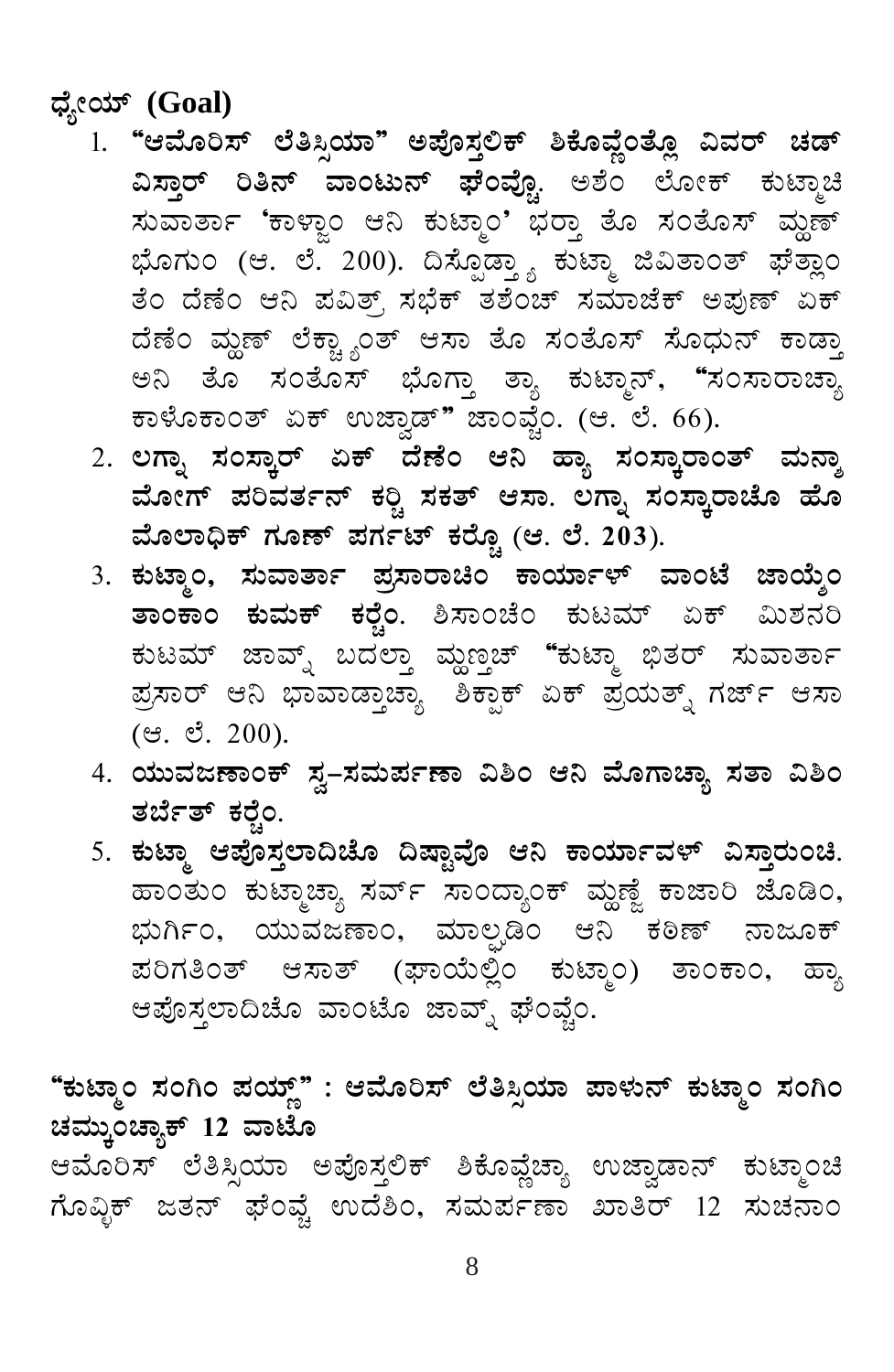ಹಾಂಗಾ ದಿಲ್ಯಾಂತ್. ಆಪಾಪ್ಲಿ ಪರಿಸ್ಥಿತಿ ಅನಿ ಗರ್ಜೆಕ್ ಆಧಾರುನ್ ಹಾಂತ್ಲಿ ಖಂಯ್ಚಿ ಸುಚನಾಂ ಥಳಾವ್ಯಾ ಪಾಂಪ್ಡ್ಯಾರ್ ವಾಡೊವೈತ್ ಆನಿ ಕಾರ್ಯಗತ್ ಕರೈತ್ ಮ್ಹಣ್ ಪಳೆಂವ್ಕ್, ಪವಿತ್ರ್ ಸಭೆಚ್ಯಾ ಹರ್ ಸಂಸ್ಥ್ಯಾಕ್ ಉಲೊ ಆಸಾ.

# ಉದ್ದೇಶ್ (objectives)

- 1. ದಿಯೆಸೆಜ್ ಆನಿ ಫಿರ್ಗಜೆಂಚ್ಯಾ ಹಂತಾಂನಿ ಕಾಜಾರ್ ಜಾಂವ್ಕ್ ಫುಡೆಂ ಸರ್<sub>ಚಿ 3</sub> ಜೊಡ್ಯಾಂಕ್ **ದೊತೊರ್ನೆಚಾ ನವ್ಯಾ ಹಾತೆರಾಂ** ಸಂಗಿಂ, ಪಯ್ಶಿಲಿ, ಲಾಗ್ತಿಲಿ ಆನಿ ತಕ್ಷಣಾಚಿ ಲಗ್ನಾಂ ಪುರ್ವಿಲಿಂ ತಯಾರಾಯೆಚಿಂ ಶಿಬಿರಾಂ ಆಸಾ ಕರ್ರ್ಚ್ಯಾ ಇರಾದ್ಯಾನ್, ಗೊವ್ಳಿಕ್ ಕಾರ್ಯಾವಳ್ ಬಳ್ವಂತ್ ಕರ್ಡ್ಚಿ (ಆ. ಲೆ. 205–222). ಖರಾರ್ ಜಾಲ್ಲ್ಯಾ ಆನಿ ನವ್ಯಾನ್ ಕಾಜಾರ್ ಜಾಲ್ಲ್ಯಾ ತರ್ನಾ್ಯ ಜೊಡ್ಯಾಂಕ್ ಲಗ್ನಾಚ್ಯಾ ಸುರ್ವಿಲ್ಯಾ ವರ್ರಾಂನಿ ಸಾಂಗಾತ್ ದೀಂವ್ಕ್ ಆನಿ ಕಾಜಾರಿ ಜಿವಿತಾ ವಿಶಿಂ ಸಮ್ಜಣಿ ದೀಂವ್ಕ್, ಯಾಜಕ್ ಆನಿ ಧಾರ್ಮಿಕಾಂ ಸಾಂಗಾತಾ, ಜಾಯ್ತಿಂ ವರ್ರಾಂ ಕಾಜಾರಿ ಜಿಣಿ ಜಿಯೆಲ್ಲಾ <sub>ಬ</sub> ಜೊಡ್ಯಾಂಕ್ ಭಾಗಿದಾರ್ ಕರುನ್, ಹ್ಯಾ ಕುಟ್ಮಾಂಚ್ಯಾ ಪಯ್ಣಾರ್ ಸಹಪಯ್ಣಾರಿ ಜಶೆಂ ಲೆಕ್ಚೆಂ.
- 2. ವಿವಿಧ್ ತರ್ಬೆತಿ ಕಾರ್ಯಿಂ ಆನಿ ಮಾಗ್ಣ್ಯಾ ವೇಳ್ ದಿವುನ್ ಆನಿ ಅತ್ಮಿಕ್ ಅಭಿವೃದ್ದಿ ಜೊಡುನ್, ಲಗ್ನಾ ಜಿವಿತಾಂತ್ ಮೆಳ್ಚ್ಯಾ ದೆಣ್ಯಾಂ ವಿಶಿಂ ಆನಿ ಲಗ್ನಾ ಸಾಕ್ರಾಮೆಂತಾ ದ್ವಾರಿಂ ಲಾಬ್ಚೆ ಕುರ್ಪೆವಿಶಿಂ ಸಾರ್ಕಿ ಸಮ್ಜಣಿ ಜೊಡುಂಕ್ ಸಾಧ್ಯ್ ಜಾಯ್ಶೆಂ, ಕಾಜಾರಿ ಜೊಡ್ಯಾಂಕ್ **ಸಾಂಗಾತ್<del>ವಣ</del>್ ದಿಂಪ್ಚೊ** ಆನಿ ಗೊವ್ಳಿಕ್ ವಾವ್ತ್ ವಾಡಂಪ್ಚೊ (ಆ. ಲೆ. 38, 223*–*230).
- 3. ಭುರ್ಗಾೃಂಚ್ಯಾ **ಶಿಕ್ಪಾ ವಿಶಿಂ** ಆನಿ ಪ್ರಸ್ತುತ್ ತಾಣಿಂ ಫುಡ್ ಕರ್ರ್ಚ್ಯಾ<br>ಪಂಥಾಹ್ವಾನಾಂ ವಿಶಿಂ ಸಮ್ಜಣಿ ದೀಂವ್ಕ್, ಆವಯ್–ಬಾಪಾಯ್ಚಿ ಜಮಾತ್ ಆಪೊಂಫ್ಟಿ (ಆ. ಲೆ. 172 ಆನಿ 259–290). ಅಶೆಂ ತಾಂಚ್ಯಾ "ಜಿಣೈ ಪಯ್ಣಾರ್ ಆಮ್ಚಿಂ ಭುರ್ಗಿಂ ಖಂಯ್ ಆಸಾತ್" ಮ್ಹಳ್ಳೆಂ ಆವಯ್-ಬಾಪಾಯ್ಕ್ ಸಮ್ಜಾಶೆಂ ಕರ್ರ್ಚೆಂ (ಆ. ಲೆ. 261).
- 4. **ಜಿವಿತಾಚಿ ಸೊಭಾಯ್ ಪಂಥಾಹ್ವಾನಾಂ** ಹ್ಯೆ ವಿಶಿಂ ಜಮಾತಿ ಆನಿ ನಿಯಾಳ್ ಆಸಾ ಕರಿಜೆ (ಆ. ಲೆ 32 ಆನಿ 89). ಹೈ ವರ್ವಿಂ ಸಮಾಜಿಕ್ ರಿತಿರ್ ಕುಟ್ಮಾಚೆಂ ಮೋಲ್ ಪಳೆಂಪ್ಚೆಂ ವಾಡಜೆ ಆನಿ ತಶೆಂಚ್ ಅಪ್ಲ್ಯೆ ಜಿವಿತಾ ಸಾಕ್ಶಿ ಆನಿ ವಾಂಟುನ್ ಘೆಂಪ್ಚ್ಯೆ ರಿತಿ ವರ್ವಿ, ಕಶ್ಟಾಂತ್ ಆಸಾತ್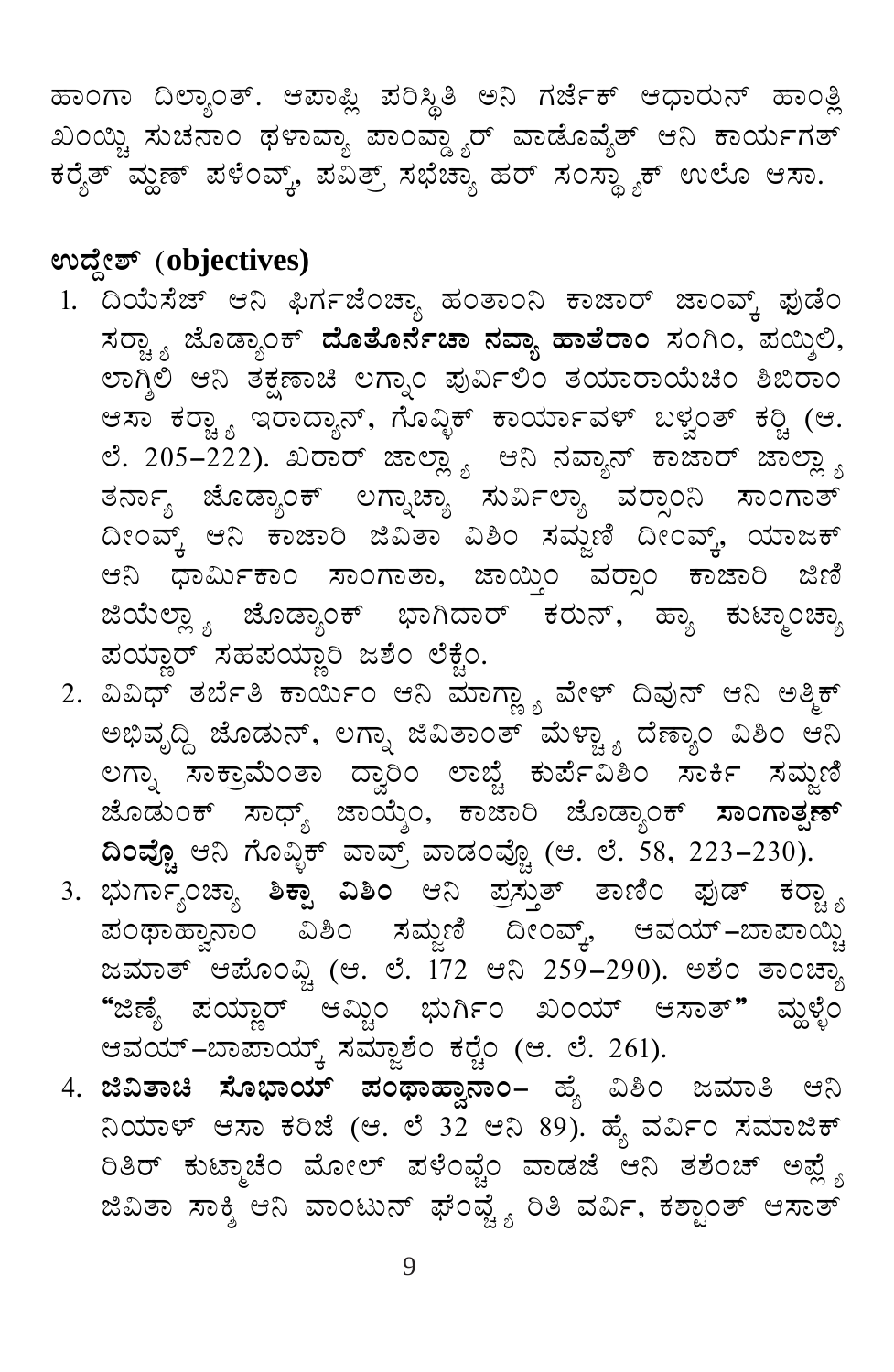ತಾಂಕಾಂ ಸಾಂಗಾತ್ ದೀಂವ್ಕ್ ಜಾಯ್ ತಸಲೆ, ಬರೆ ಸ್ಥಾಪಿತ್ ಬಾಂದ್, ಗೊವಾೖ್ಯ ಆನಿ ಕುಟ್ಮಾ ಮಧೆಂ ಆಸಾ ಜಾಯ್ಜೆ.

- 5. ಕಠಿಣ್ ಪರಿಗತಿಂತ್ ಆಸ್ಲ್ಯಾ ಜೊಡ್ಯಾಂಕ್ ದಿಂವ್ಚೊ ಸಾಂಗಾತ್ ವಾಡಯ್ಜೆ (ಅ. ಲೆ. 232). ಅಶೆಂ ತಾಣಿಂ ತಾಂಚ್ಯಾ ಜಿವಿತಾಂತ್ ಪರತ್ ಸಂತೊಸಾನ್ ಜಿಯೆಂವ್ಕ್ ಆನಿ ತಾಂಚ್ಯೆ ಜಿಣಿಯೆಂತ್ ಯೆಂವ್ಚಿಂ ಸರ್ವ್ ಪಂಥಾಹ್ವಾನಾಂ ಏಕ್ ಅವ್ಕಾಸ್ ಮ್ಹಣ್ ಚಿಂತುನ್ ಬಳ್ವಂತ್ ಜಾಂವ್ಕ್ ಮೊಗಾಚ್ಯಾ ದೃಢ್ಪಣಾಂತ್ ವಾಡೊಂಕ್ ಆಧಾರ್ ದಿಂವ್ಲೊ.
- 6. ಕಾಜಾರಿ ಜೊಡ್ಯಾಂಕ್ ಫಿರ್ಗಜೆಂತ್ ಆನಿ ದಿಯೆಸೆಜಿಚ್ಯಾ ಹಂತಾರ್ ಕುಟ್ಮಾ ಜಿವಿತಾಚೆಂ ಮಿಸಾಂವ್ ಪ್ರಾರಂಭ್ ಕರುನ್ ಸಕ್ರಿಯ್ ವಾವ್ರ್ ಕರುಂಕ್ ಆಧಾರ್ ದಿಂವ್ಚೊ (ಆ. ಲೆ. 86–88). <mark>ಸೆಮಿನರಿಸ್ತಾಂಕ್, ಗೊವ್ಬಿಕ್</mark> ವಾವ್ರಾಡ್ಯಾಂಕ್, ಯಾಜಕಾಂಕ್ ಆನಿ ಧಾರ್ಮಿಕಾಂಕ್ ನವ್ಯಾ ಚಿಂತ್ಪಾಚಿಂ ವಿವಿಧ್ ತರ್ಭೆತಿ ಕಾರ್ಯಿಂ ಮಾಂಡುನ್ ಹಾಡುನ್, ತಾಣಿಂ ಸರ್ವಾಂನಿ ಫಳಾಧಿಕ್ಷಣಿ ತಾಂಚ್ಯೆ ಜತ್ನೆಖಾಲ್ ಆಸ್ಟ್ಯಾ ಕುಟ್ಮಾಂ ಸಾಂಗಾತಾ ಮೆಳೊನ್, ಬರಿ ಕುಟ್ಮಾ ಜಿಣಿ ಜಿಯೆಂವ್ಕ್ ಆನಿ ಪ್ರಸ್ತುತ್ ಪರಿಗತೆಂತ್ ಮುಕಾರ್ ಯೆಂವ್ಚೆ ಸಮಸ್ಸೆ ಫುಡ್ ಕರುಂಕ್ ಆಧಾರ್ ದಿಂವ್ಚೊ (ಆ. ಲೆ. 202). ಹ್ಯಾ ಶೆವಟಾ ಖಾತಿರ್ "ಕುಟಮ್– ಘರಾವಿ ಪವಿತ್ರ್ ಸಭಾ" ಆನಿ ಇಗರ್ಜ್*ಮಾತಾ ಹಾಂ*ಚ್ಯೆ ಮಧೆಂ ಘೆವಪ್ ಆನಿ ದಿವಪ್ ಆಸ್ಟೊ ಬಾಂದ್ ವಾಡಯ್ಜೆ (ಆ. ಲೆ. 200) ಅನಿ ಹರೆಕ್ಲ್ಯಾನ್ ಪೆಲೊ ಏಕ್ ಬದ್ಲುಂಕ್ ಜಾಯ್ನಾ ತಸಲೆಂ ದೆಣೆಂ ಮ್ಹಣ್ ವಳ್ಕಾಶೆಂ ಕರ್ರೈಂ.
- 7. ಸುವಾರ್ತಾ ಪ್ರಸಾರ್ ಆನಿ ಮಿಸಾಂವ್ ಉಮೆದಿಚ್ಯಾ ವಾವ್ರಾಂತ್, ತರ್ಬೆತಿಕ್ ವೇಳ್ ಆಸಾ ಕರ್ರೆ ವರ್ವಿಂ, **ಮಿಶನರಿ ಆಪೊವ್ಲಿಂ** ವಾಡಯ್ಜೆ (ಆ. ಲೆ 201, 230 ಆನಿ 324) (ದೆಕಿಕ್: ಭುರ್ಗ್ಯಾಂನಿ ಸಾಕ್ರಾಮೆಂತ್ ಘೆತಾನಾ, ಲಗ್ನಾಚ್ಯಾ ತಯಾರಾಯೆ ವೆಳಿಂ, ವಾರ್ಷಿಕ್ ಸಂಭ್ರಮಾ ವೆಳಾರ್ ವಾ ಪ್ರಮುಖ್ ದೇವ್ಸ್ತುತಿ ಸಂದರ್ಭಾಂನಿ).
- 8. ಮಾಲ್ಫಡ್ಯಾಂಚೆ ಗೊವ್ಳಿಕ್ ಜತ್ನೆಚಿಂ ಕಾರ್ಯಿಂ ಅಸಾ ಕರ್ಣಿಂ (ಆ. ಲೆ. 191– 193). ಅಶೆಂ ಆಮ್ಚೆ ಥಂಯ್ ಆಸ್ಚಿ ವಾಪಾರ್ – ಉಡಯ್ ಸಂಸ್ಕೃತಿ ಆನಿ ಆಪ್ಲಾಕ್ ಪಡ್ಲಲೆಂ ನಾ ಮ್ದಳ್ಳ್ಯಾ ಸಾಮಾಜಿಕ್ ಚಿಂತ್ಪಾಚೆರ್ ಜಯ್ತ್ ಜೊಡುಂಕ್ ಸಾಧ್ಯ್ ಜಾಯ್ಜೆ. ಜಿವಿತಾಚ್ಯಾ ವಿವಿಧ್ ಹಂತಾಂನಿ ಸಂಬಂಧಾಂಚೊ ಸಾಂಕೊವ್ ಬಾಂಧುಂಕ್ ಪ್ರೇರಣ್ ದೀಂವ್ತ್ ಜಾಯ್.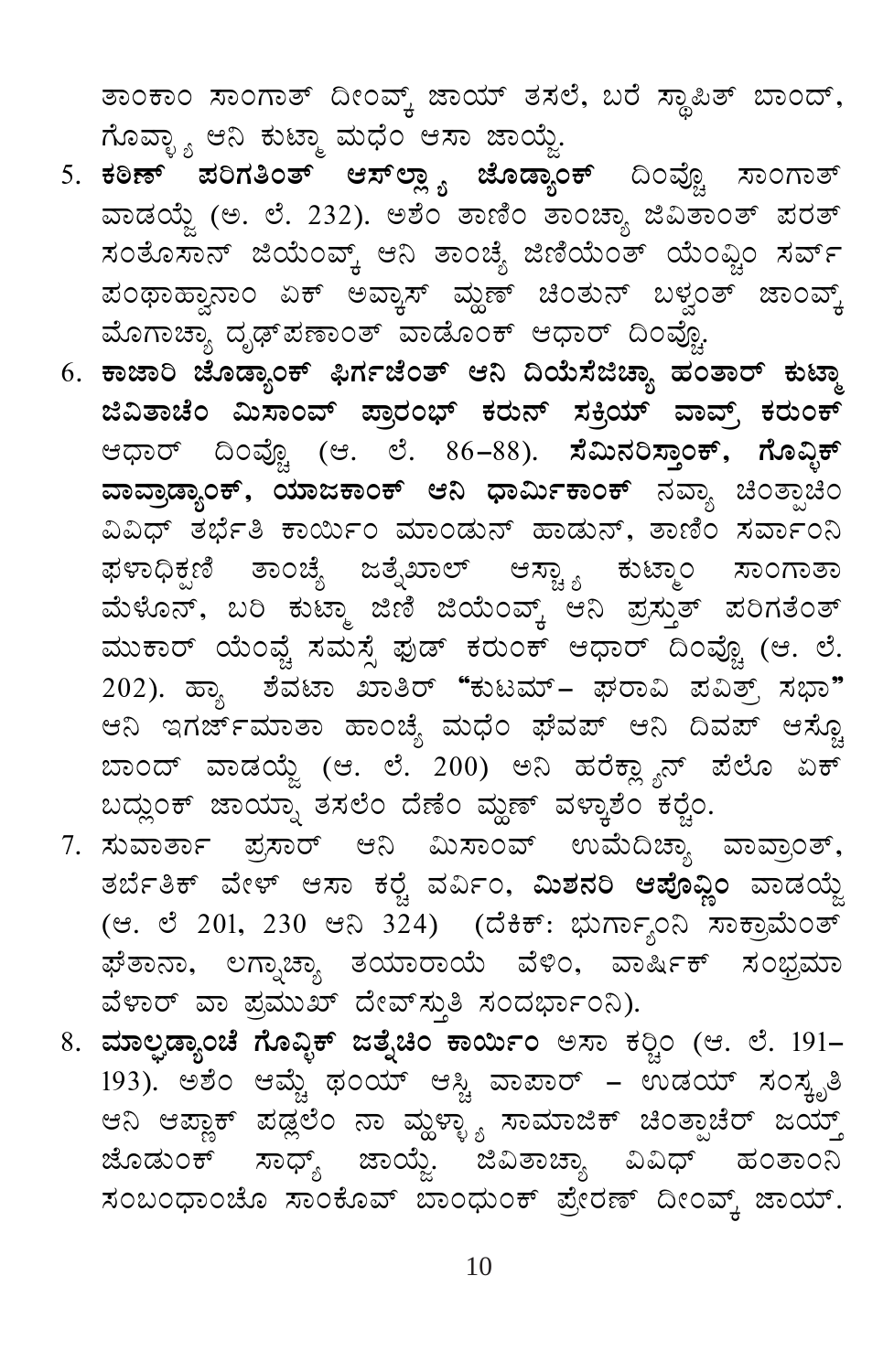ಅಶೆಂ ಆಮ್ಚ್ಯಾ ಮಾಲ್ಫಡ್ಯಾಂಕ್ ಸಮುದಾಯಾಚೆ ಗೊವ್ಳಿಕ್ ಜತ್ನೆಂತ್, ಕ್ರಿಯಾಳ್ ಪ್ರತಿನಿಧಿ ಜಾಂವ್ಕ್ ಅವ್ಕಾಸ್ ಲಾಭಾಶೆಂ ಕರ್ರೈ.

- 9. ಯುವಜಣಾಂಚ್ಯಾ ಮಿಸಾಂವಾ ಥಂಯ್ ಥೊಡೆಂ ನವೆಸಾಂವ್ ಹಾಡುನ್, ಕುಟಮ್, ಲಗ್ನ್, ನಿಸ್ಕಳ್ಟಣ್, ಜಿವಾಕ್ ಉಗ್ತೆಪಣ್, ಸಾಮಾಜಿಕ್ ಮಾಧ್ಯಮಾಂಚೊ ವಾಪರ್, ದುಬ್ಳಿಕಾಯ್, ರಚ್ನೆಕ್ ಮಾನ್ ಅಸಲ್ಯಾ ವಿಶಯಾಂಚೆರ್ ಚಿಂತಾಪ್ ಅನಿ ಭಾಸಾಭಾಸ್ ಅಸಾ ಕರ್ರಾ ತಸಲ್ಯಾ ಕಾರ್ಯಕ್ರಮಾಂನಿ **"ಯುವ ಮಿಸಾಂವ್"** ಮೆಳಯ್ಜೆ (ಆ. ಲೆ. 40). ಯುವಜಣಾಂನಿ ದೆಕಿಭರಿತ್ ಜಿಣಿ ಜಿಯೆಂವ್ಕ್, ಆಪ್ಲಿಂ ದೆಣಿಂ ಆನಿ ಸಕ್ತೆಜೊ ಸಾರ್ಕೊ ವಾಪರ್ ಕರುಂಕ್ ಆನಿ ಹೈ ದಿಶೆನ್ ಸಮರ್ಪಿತ್ ರಿತಿನ್ ಜಿಯೆಂವ್ಕ್ ಆನಿ ಪಂಥಾಹ್ವಾನಾಂ ಫುಡ್ ಕರುಂಕ್, ತಾಂಚೆ ಥಂಯ್ ನವಿ ಉಮೆದ್ ಉಬ್ಜೊಂಕ್ ಕಾರಣ್ ಜಾಂವ್ಕ್ ಜಾಯ್. ಕುಟ್ಮಾಂತ್ಲ್ಯಾ ಭುರ್ಗ್ಯಾಂ ಥಂಯ್ ಆಮೊರಿಸ್ ಲೆತಿಶಿಯಾ ಹ್ಯಾ ದಸ್ತಾವೆಜಾನ್ ದಿಲ್ಲ್ಯಾ ಕಾರ್ಯಾವಳಿ ವಿಶಿಂ, ಚಡಿತ್ ಸಮ್ಜಣಿ ದಿಂವ್ಚಾ ದಿಶೆನ್ ವಾವುರ್ರೆಂ.
- 10. ಕ್ರಿಸ್ತಿ ಶಿಕ್ಶಣ್ ಅನಿ ತರ್ಬೆತಿಚ್ಯಾ ಕಾರ್ಯಾವಳಿ ಸಂಗಿಂ, **ಧಾವ್ಯಾ ಜಾಗತಿಕ್** ಕುಟ್ಮಾಂಚ್ಯಾ ಮೆಳವ್ಯಾಚೆ ತಯಾರಾಯೆ ವಿಶಿಂ ಉಮೆದ್ ದೀಂವ್ಕ್ ಜಾಯ್. ಕುಟ್ಮಾಂನಿ, ವೆವೆಗ್ಳಾೖ ಪಾಂವ್ಡ್ಯಾಂನಿ ಆನಿ ಅನ್ಬೊಗಾಂನಿ ಪಾಪಾ ಸಂಗಿಂ ಮೆಳುಂಕ್, ಹೊ ಮೆಳಾವೊ ತಾಂಕಾ ಸಾಂಗಾತ್ ದಿತಾ.
- 11. **'ಘಾಯೆಲ್ಲಾ ೖ ಕುಟ್ಮಾಂನಿ'** ಆಪ್ಲ್ಯಾ ಪವಿತ್ರ್ ಸ್ನಾನಾ ಥಾವ್ನ್ ಆಪ್ಲ್ಯಾ ಕುಟ್ಮಾ ಭಿತರ್ ಆನಿ ಸಮುದಾಯಾಂತ್ ಆಫ್ಲೆಂ ಮಿಸಾಂವ್ ಸೊಧುಂಕ್ ಆನಿ ತೆಂ ಪಾಳುಂಕ್ ಜಾಯ್ಶೆಂ, ತಾಂಕಾಂ ಸಾಂಗಾತ್ ದಿಂವ್ಚೊ. (ಆ. ಲೆ. 50, 241 පබ 291).
- 12. **ಆಮೊರಿಸ್ ಲೆತಿಸ್ಸಿಯಾ** ದಸ್ತಾವೆಜಾಚಿ ಖರಿ ಸಮ್ಜಣಿ ಜೊಡ್ಚ್ಯಾ ಇರಾದ್ಯಾನ್, ಹಾಚೆಂ **ಗುಂಡಾಯೆನ್ ಅಧ್ಯಯನ್** ಕರುಂಕ್ ಆನಿ ಕುಟ್ಮಾ ವರ್ರಾಚ್ಯೆ ಉದ್ದೇಶ್, ಸಮುದಾಯ್ ಆನಿ ಫಿರ್ಗಜ್ ಹಂತಾಂನಿ ಲೊಕಾಕ್ ಕಳಿತ್ ಕರ್ರ್ಚ್ಚಾಕ್, ಜಮಾತ್ಯೊ ಆಯೋಜಿತ್ ಕರ್ರ್ಚ್ಚೊ (ಅ. ಲೆ. 199).